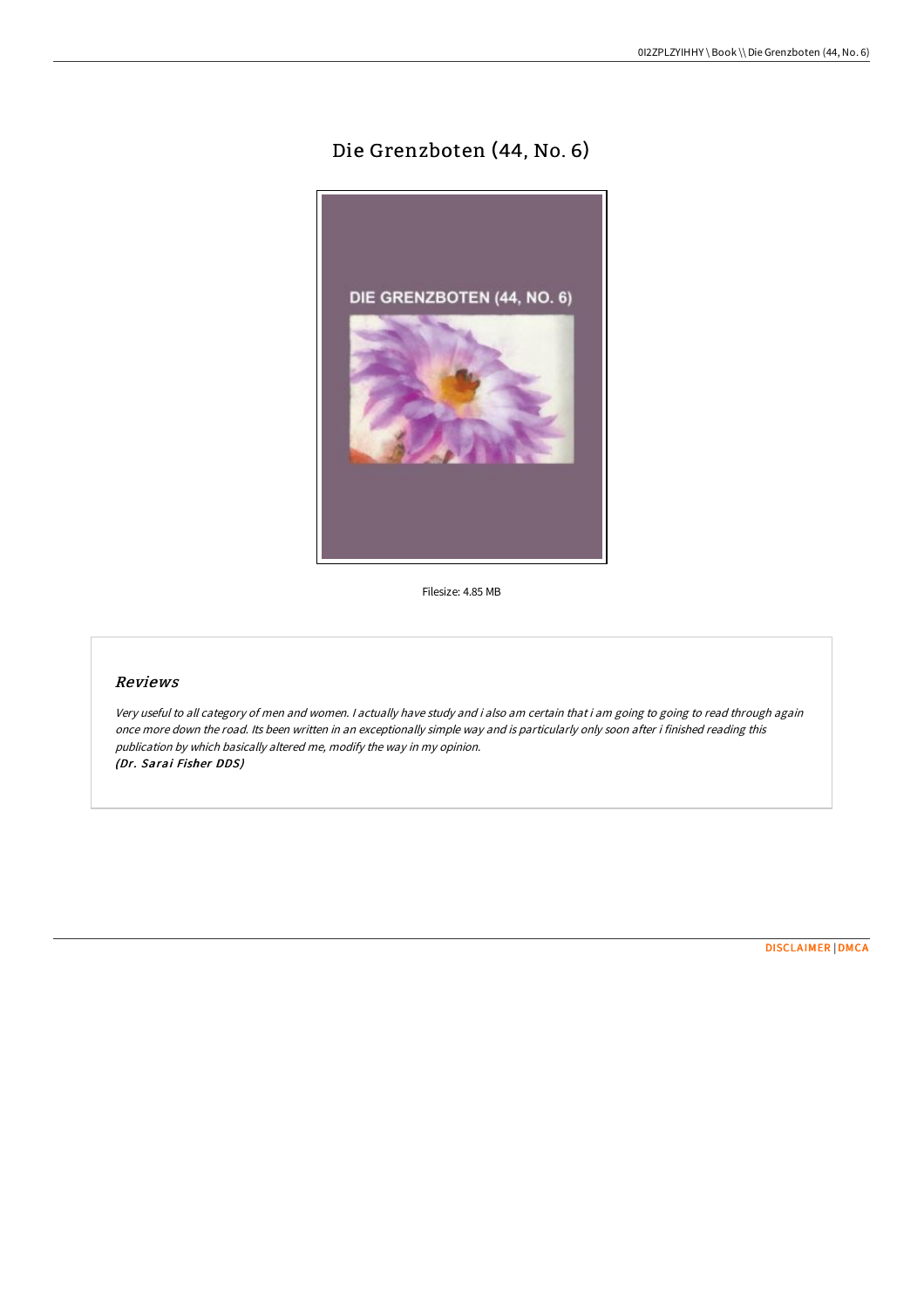## DIE GRENZBOTEN (44, NO. 6)



RareBooksClub. Paperback. Book Condition: New. This item is printed on demand. Paperback. 172 pages. Original publisher: Washington, D. C. : Defense Mapping Agency, Hydrographic Center OCLC Number: (OCoLC)604986725 Subject: Pilot guides -- Malacca, Strait of -- Periodicals. Excerpt: . . . 9 Sector 1. The Strait of Malacca - Ko Phuket to Pulau Pinang Depths of less than 5. 5m extend nearly about 0. 7 mile NW ter E of the S end of this island. 1. 16 1. 18 and SW from Ko Mai Phai. Kantang (724 N., 99 31 E.) (World Port Index No. 49790) Ko Phiphi Don (745 N., 98 47 E.), the largest of the off-ly-is situated about 8 miles up the Mae Nam Trang. It can be 1. 16 ing islands, is located 1.5 miles S of Ko Yung. This wooded is-reached by small craF drawing up to 3m. The main exports are land is about 335m high in the SW part. A bay is located in the bags of cement, fish meal, and rubber pellets. The port is ser-S part of Ko Phiphi Don with a depth of 20m in the middle. viced mainly by LASH barges. 1. 16 1. 18 Ko Phraya Nak ( 7 41 N. , 98 46 E. ), a high and bold island, A concrete pier, 144m in length, has a depth of 5m along lies 1 mile S of Ko Phiphi Don and the passage between them side and can accommodate vessels up to 1000 grt. One oil has depths of 25. 6 to 27. 4m. Two high islets lie 1 mile S of Ko berth is also available. Small tankers limited to a draft of 4m Phraya Nak. Hin Bida, a rock awash and Ko Ma,...

 $\ensuremath{\mathop\square}\xspace$ Read Die [Grenzboten](http://techno-pub.tech/die-grenzboten-44-no-6.html) (44, No. 6) Online B Download PDF Die [Grenzboten](http://techno-pub.tech/die-grenzboten-44-no-6.html) (44, No. 6)